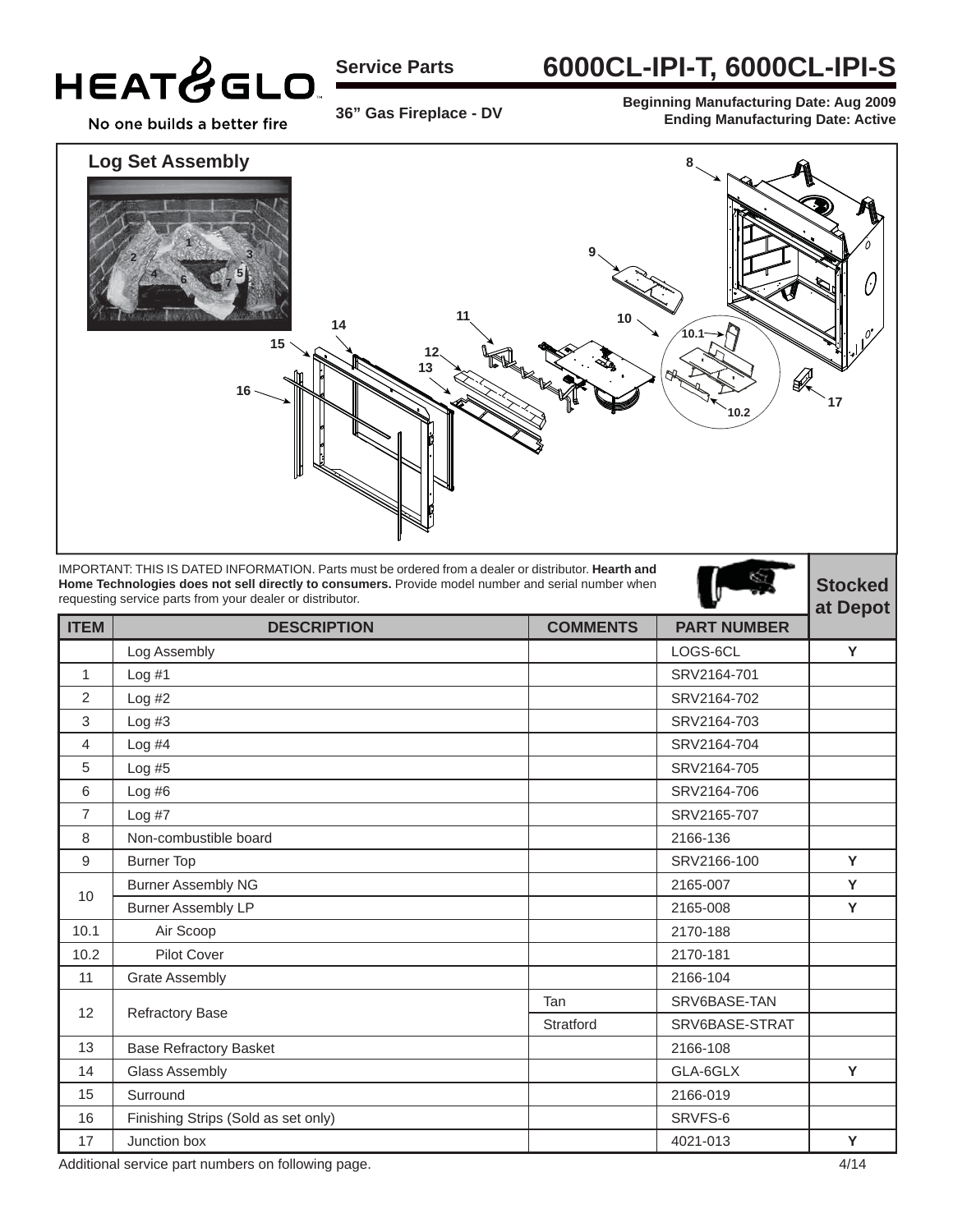# **Service Parts**

#### **6000CL-IPI-T, 6000CL-IPI-S**

**Beginning Manufacturing Date: Aug 2009 Ending Manufacturing Date: Active**

**Stocked** 

No one builds a better fire

HEATGGLO



IMPORTANT: THIS IS DATED INFORMATION. Parts must be ordered from a dealer or distributor. **Hearth and Home Technologies does not sell directly to consumers.** Provide model number and serial number when requesting service parts from your dealer or distributor.

|             | requesting service parts from your dealer or distributor. | ∼               |                    | at Depot |
|-------------|-----------------------------------------------------------|-----------------|--------------------|----------|
| <b>ITEM</b> | <b>DESCRIPTION</b>                                        | <b>COMMENTS</b> | <b>PART NUMBER</b> |          |
| 18.1        | <b>Shutter Bracket Assembly</b>                           |                 | 2166-157           | Y        |
| 18.2        | Pilot Assembly, NG                                        |                 | 2166-370           | Y        |
|             | Pilot Assembly, LP                                        |                 | 2166-371           | Y        |
|             | Pilot Tube                                                |                 | SRV485-301         | Y        |
| 18.3        | 3-Hole Grommet                                            |                 | 2118-420           |          |
| 18.4        | Kapton Lens                                               | Qty 2 req       | 2166-171           | Y        |
| 18.5        | Glass, 1/4 "                                              | Qty 2 req       | 2166-163           | Y        |
| 18.6        | Valve Bracket                                             |                 | 2118-104           |          |
| 18.7        | Battery Pack**                                            |                 | 2166-323           | Y        |
| 18.8        | Transformer                                               |                 | 2326-131           | Y        |
| 18.9        | Flex Ball Valve Assembly                                  |                 | 302-320A           | Y        |
|             | Valve, NG                                                 |                 | 2166-302           | Y        |
| 18.10       | Valve, LP                                                 |                 | 2166-303           | Y        |
| 18.11       | Male Connector                                            | Pkg of 5        | 303-315/5          | Y        |
| 18.12       | Bulkhead W/Flex tube                                      |                 | 2166-119           | Y        |
| 19          | <b>Control Assembly</b>                                   |                 |                    |          |
| 19.1        | Module                                                    |                 | 2166-307           | Y        |
| 19.2        | <b>Wire Harness</b>                                       |                 | 2166-304           | Y        |
| 19.3        | Wire Harness 2 Gang w/Tubs                                |                 | 2166-316           | Y        |
| 19.4        | <b>LED Controller</b>                                     |                 | 2166-336           | Y        |
| 19.5        | RC300 AUX                                                 |                 | 2166-335           | Y        |
|             | Orifice, NG #33C                                          |                 | 582-833            | Y        |
|             | Orifice, LP #51C                                          |                 | 582-851            | Y        |
|             |                                                           |                 |                    |          |

\*\*Fuse for battery pack can be sourced locally, not a warranty item. Specs are 250v, 1A fuse, 3/4" long

Additional service part numbers on following page.